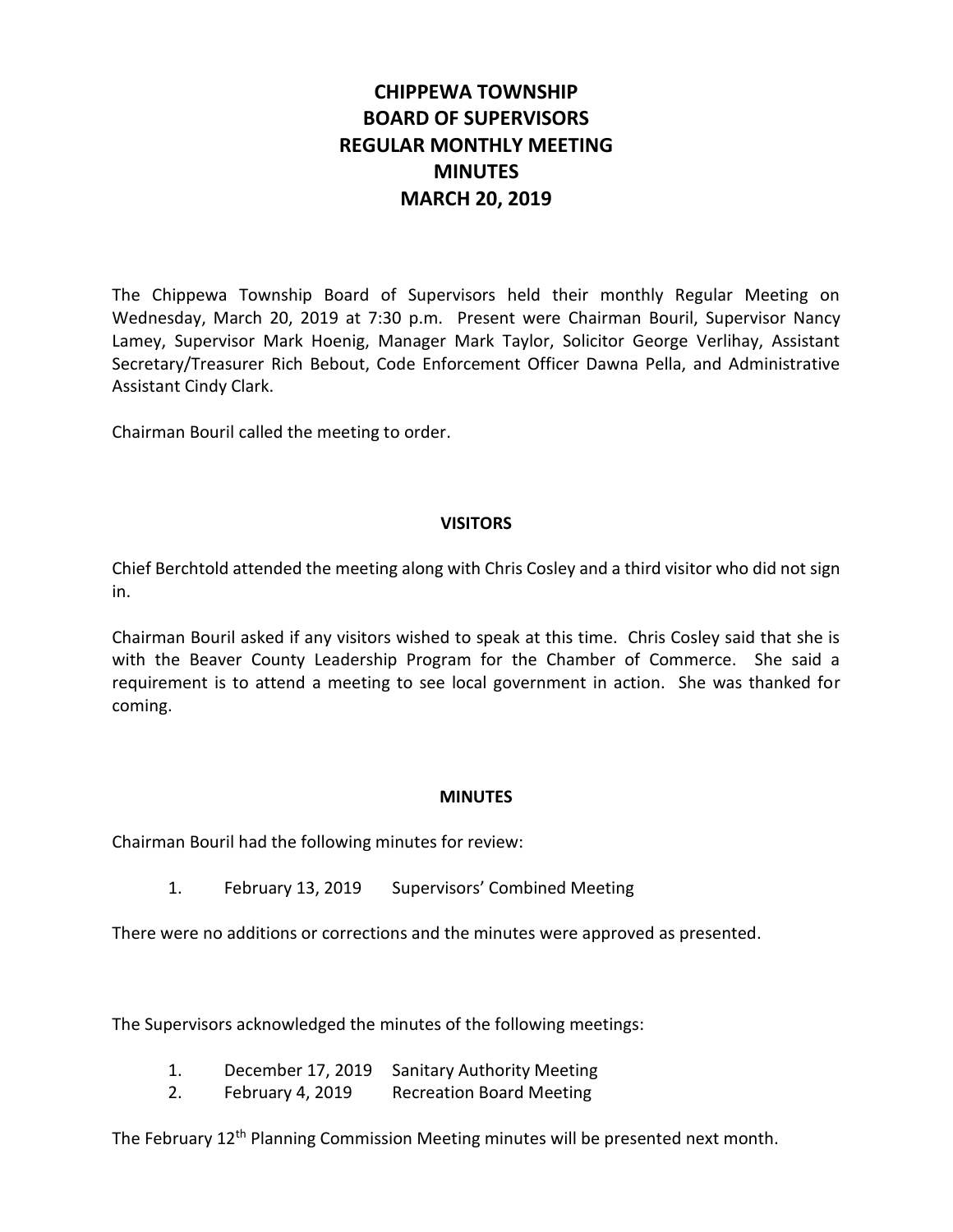#### **ITEMS TO BE ACTED ON**

None.

#### **REPORTS**

Chairman Bouril had the following reports for review and said that the reports had been provided to the Supervisors several days prior to the meeting. He said he would take any questions that the Supervisors might have on these reports.

- 1. Financial Reports
- 2. Police Department Report
- 3. Road Report
- 4. Wage Tax/OPT Report
- 5. Real Estate Tax
- 6. Zoning Report
- 7. Code Enforcement Officer's Report
- 8. Fire Department Report

#### **MANAGER'S REPORT**

Manager Taylor had the following items for discussion:

1. Ordinance #259:

Manager Taylor said that a zoning change hearing was held on this. This is property off of 37<sup>th</sup> Street. It was approved by the Supervisors last month and they authorized Solicitor Verlihay to draft an ordinance for this change. Solicitor Verlihay drafted an ordinance, it was advertised & it is now ready to be voted on.

**MS. LAMEY MOVED TO PASS** Ordinance #259. Mr. Hoenig seconded the motion and with no further discussion the motion carried.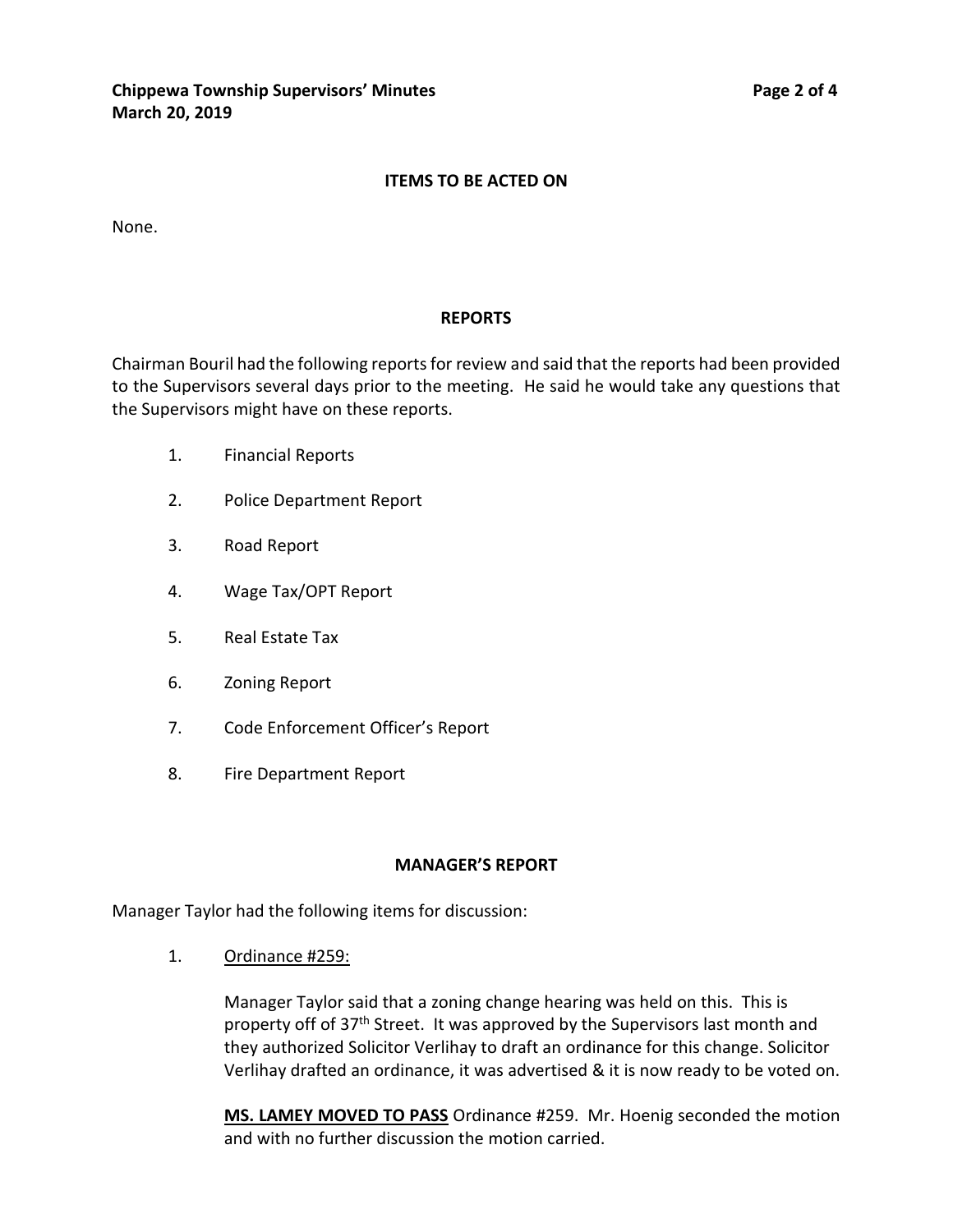## 2. C.T.P.D. Proposed addendum to contract:

Manager Taylor said that currently by contract full-time police officers are not permitted to be employed by another police department during their first year here. Officers are asking to change this. They are proposing an addendum of agreement in the contract and for this to be discussed during negotiations of the new contract. He said the contract will be open in June. Manager Taylor said they are asking to remove this completely but he would recommend that this would be for a certain period of time to see how it works. He would also recommend adding language that would not permit working a shift for another department prior to an officer's scheduled shift in Chippewa Township. He said we wouldn't want an officer to work 8 hours elsewhere and then work 8 hours here, making it a double.

**MR. HOENIG MOVED** that the addendum be approved until the Supervisors can further discuss this in negotiations. Ms. Lamey seconded this and with no further discussion the motion carried.

## 3. Recommendation for full-time officer position:

Manager Taylor said that Chief Berchtold recommends that Officer Royce W. Deyber be hired as a full-time police officer to replace Al Filauri who retired. April 14, 2019 is the start date. A physical fitness/agility test was given and the hiring process continued with the Oral Board Interview Assessors/Resume Evaluators. It was determined that Officer Deyber was the most successful candidate. Chief Berchtold added that Officer Deyber has been with our department for quite some time and has been a good officer for our community.

**MS. LAMEY MOVED TO PROCEED** with the hiring of Officer Royce Deyber as a fulltime police officer of Chippewa Township. Mr. Hoenig seconded the motion and with no further discussion the motion carried.

# 4. Certificate of deposit with WesBanco:

Rich Bebout explained that we had an 18-month CD at 1.55% at WesBanco that expired in March. WesBanco gave us a better rate for a 12-month period at 2.65. He said it was in the best interest of the Township to go with this. Manager Taylor said they just wanted the Supervisors to be informed of this change.